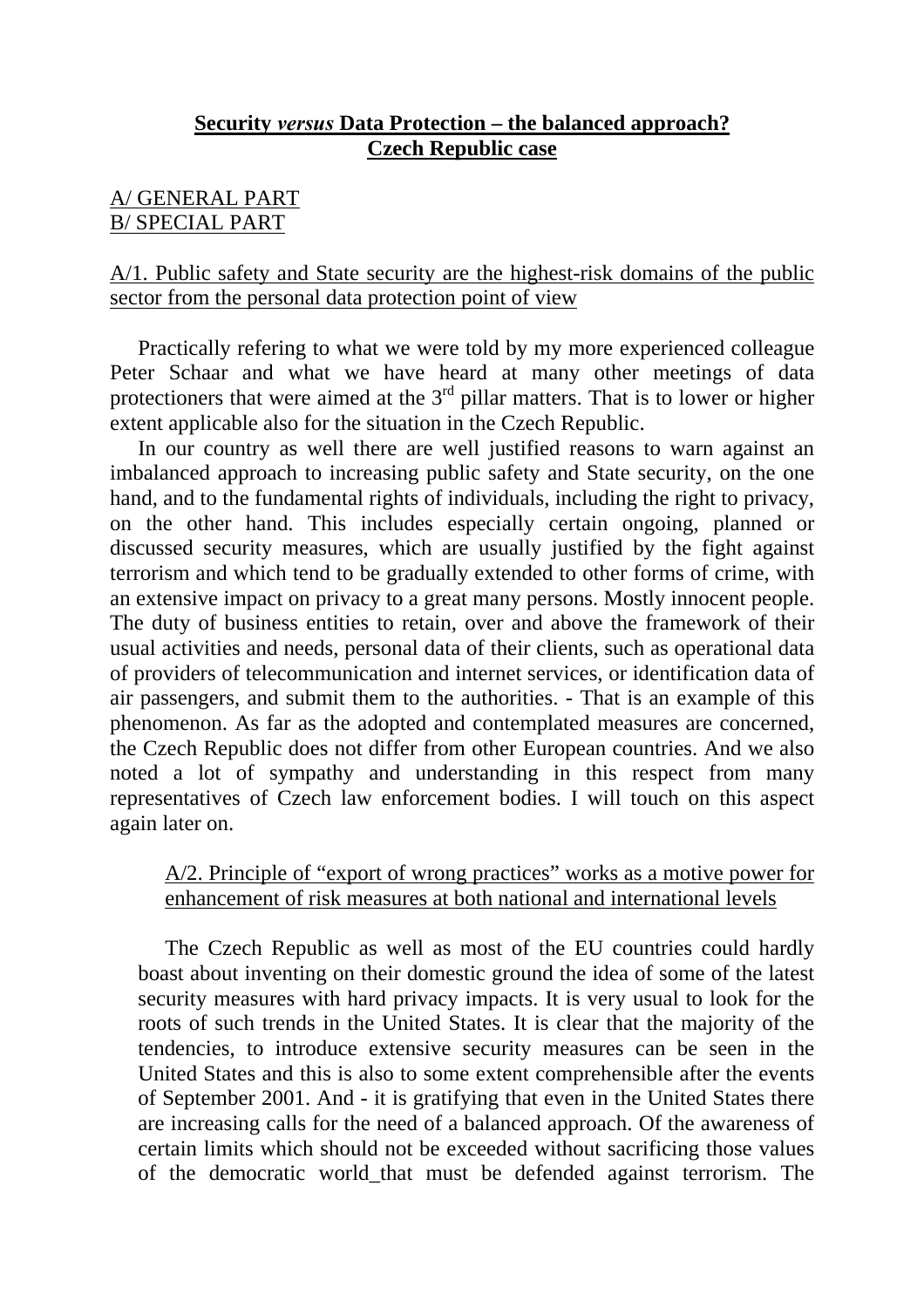assessing the efficacy of adopted measures from the viewpoint of the security effects, on the one hand, and the expended material and moral costs, on the other hand.

But what is important and the most alarming now is that the initiative of taking doubtful security measures is being successively taken over by the EU itself. It is under the pressure of certain EU countries to achieve adoption of common security measures. For example – the data retention and the Prüm Convention - being the main latest cases. Rich documentation of this case was presented by our British colleagues last year at the London Conference of DP Commissioners. And we should also not forget that while the security measures in the United States regard mostly foreigners coming to or passing through or over the USA, the measures introduced by EU are touching directly its own citizens.

A/3. Even without the threat of new risk security measures the DPAs would have plenty of problems to solve in practical activities of law enforcement bodies

I am convinced that the real powers and independence of a DP authority can be proved by the way of how the individual authorities are exercising their competence towards the public sector in general and the law enforcement bodies such as the ministries of interior or police especially. I am glad to be able to say that the Czech Office for Personal Data Protection has all necessary prerequisites to apply its powers in this domain and it is also applying them. To illustrate the situation in the Czech Republic from the viewpoint of practical experience of the Office, I should note that a number of findings on breach of law have been made during the Office's control activities concerned with law enforcement authorities.

A/3a. Examples of breach of law enforcement bodies:

| - | taking of biometric samples of fingerprints for non-legitimate |
|---|----------------------------------------------------------------|
|   | purposes                                                       |

non–compliance with the duty to verify whether the data are still needed

using data of police alerting service for intelligence

The taking of biometric samples of fingerprints is an example of this breach, where relatively high fines have been imposed. In particular, contrary to the special laws, regulating this procedure, data on fingerprints stored in information systems were also utilized for purposes other than those stipulated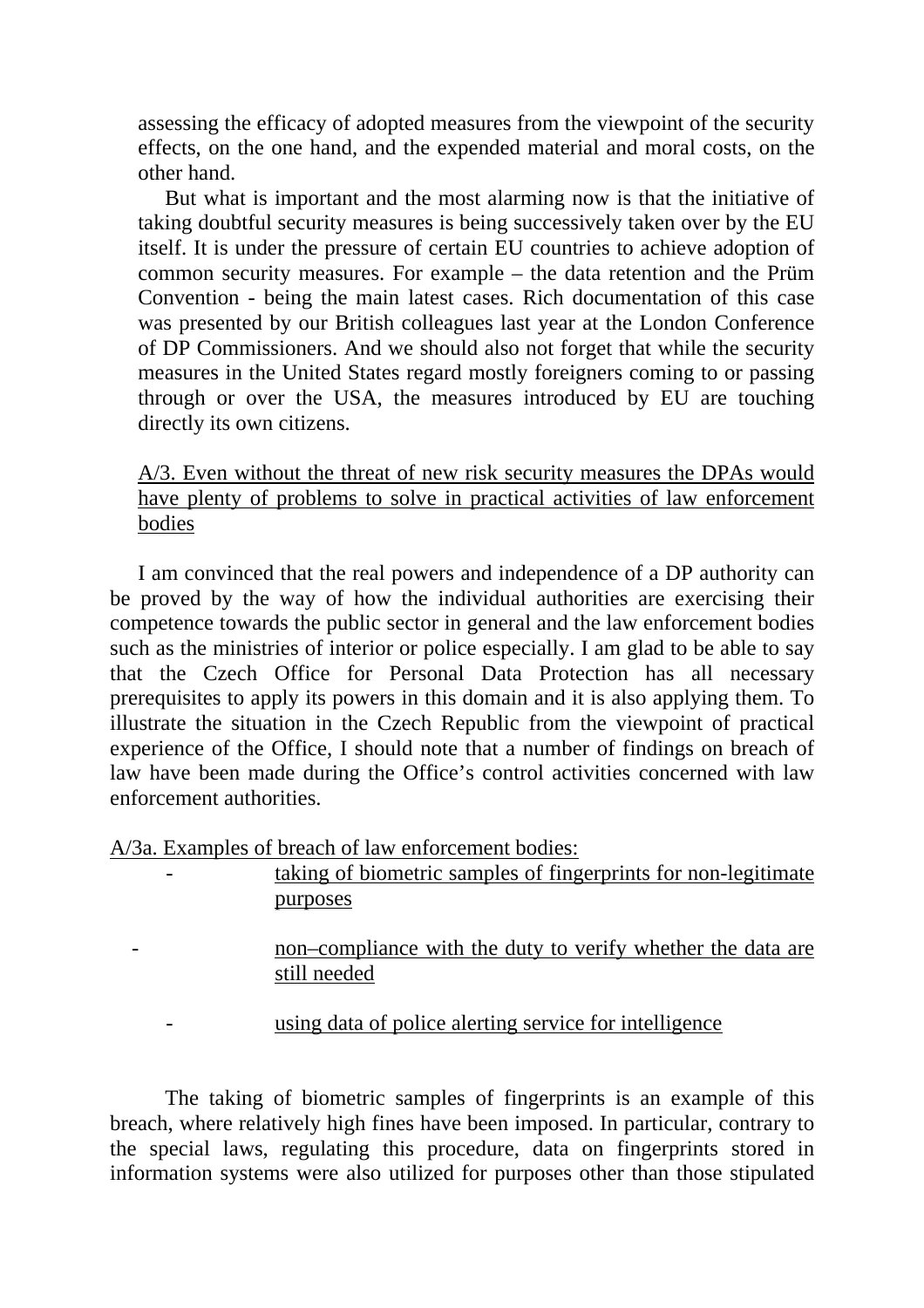by applicable laws. It is highly likely, that this is a very common, if not general, practice. We have also found other shortcomings related to the police practice when processing fingerprints.

The duty to tri annually verify, for example, whether the processed data are further needed / was neglected.

Our inspectors found that data of the police alerting service had been used not only for informing the service but subsequently for intelligence needs.

A/4. Is there any hope to achieve consensus of advocates of security and of privacy and data protection at national level about what the balanced approach is?

Based on previous experience the answer is: No, if the balanced approach is not reached at the level of the whole EU (and even there an overblown optimism is not justified) and/or without carrying the discussion to much wider platforms at national level with broader public and parliaments involvement. But it doesn't mean at all that our experience in relation to the law enforcement bodies would be exclusively negative. A lot of very good results in mutual cooperation could be presented.

A/4a Positive examples of cooperation with law enforcement bodies:

- preparation if bilateral international agreements on police cooperation, readmission etc.
- preparation of access to Schengen area
- information duty when tapping e-communication

When preparing instructions for negotiating bilateral international agreements the police invites our Office to participate and often tries to uphold our remarks.

The longterm procedure of preparing the Czech Rep. to join the Schengen family has been full of fruitful cooperation

Upon the evaluation of findings in an inspection into the processing of personal data on ongoing criminal investigations, several weak points in law were revealed related mainly to the telephone tapping and call monitoring. We sent letters to two of the Ministers and succeeded to enforce some improvements amendment of the law of criminal procedure. Namely a new provision on granting the data subject the right to be informed subsequently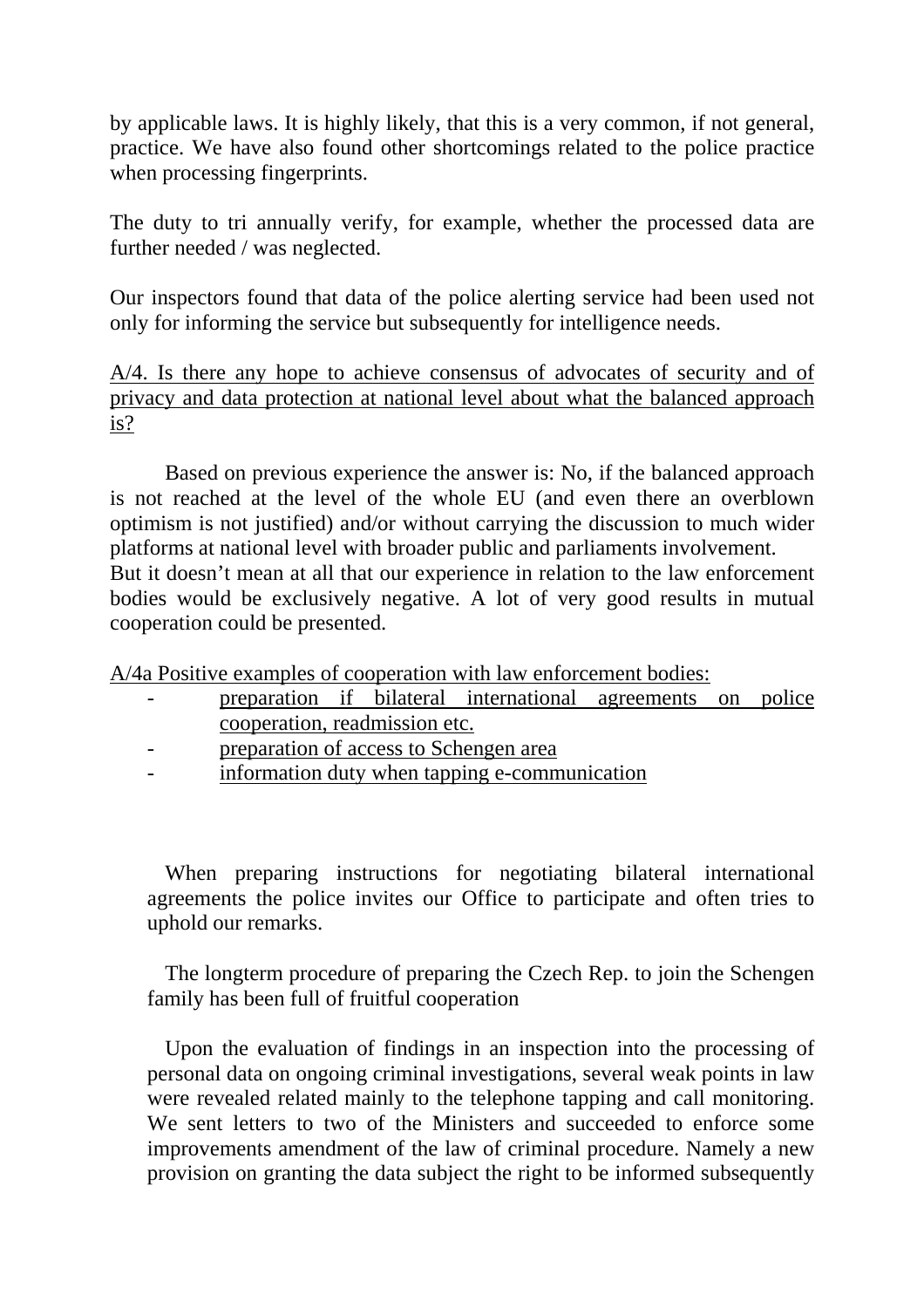about the fact that his electronic communication was tapped is worth mentioning.

### B/ SPECIAL PART - PNR data in the EU as a project illustrating the gap in viewpoints between data protection and security fans

 *Komentář:* Examples of positive and negative experiences at a national level were presented. However there is evidence that cab be clearly documented on how sharply different the views of the law enforcement authorities and the personal data protectioners are, where something almost completely new is being set up or intended for the field of security measures. One of the most striking examples has been lenghtly and unfinished procedure of the birth of the Council Framework Decision on the protection of personal data in the framework of police and judicial cooperation within criminal matters. This is still full of conflicts and misunderstandings even at a national level.

Another example, and there I feel necessary to highlight before closing my presentation, is the Commission's survey on a common EU approach to the use of PNR data for law enforcement purposes.

B/1. When completing the questionnaire on the use of PNR data for EU law enforcement purposes the differences in views were sharply demonstrated

Let's look at several of Ministry of Interior answers from the questionnaire distributed by the Commission, when compared with the opinion of Czech data protectioners. Our Office completed the questionnaire first and sent it both, to WP 29 and the Ministry of Interior. We were also invited to take part in the discussion of several involved bodies before the Ministry of Interior sent the official final version to the Commission.

The questions, as well as the written replies, have been simplified and shortened for the purposes of this presentation.

B/2. Questionnaire on the possible use of PNR data in EU -

OPTION 1: DO NOTHING Ministry of Interior ("MI"): Do nothing means to give up finding new, effective ways of fighting the wide spectrum of criminal acts."...

So they refused this option.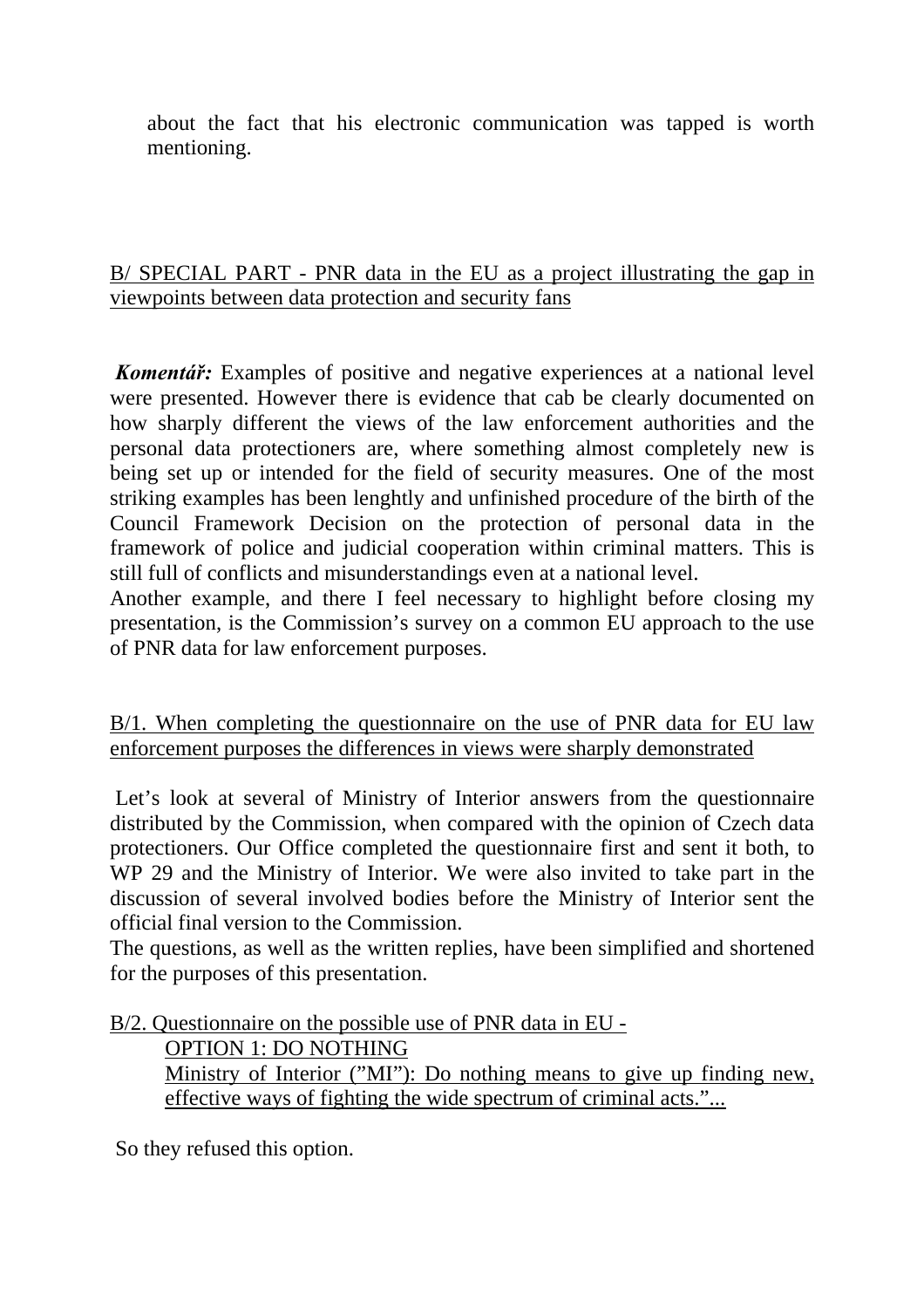Despite the suggestive wording of Option 1, that the preference of doing nothing raises suspicion of passivity, our Office's standpoint was clearly in favor of this option for its prevailing benefits. We admitted to a possible reassessment of this situation after the drafting of the Council Framework Decision on the protection of personal data in the  $3^{rd}$  pillar is satisfactoryly finalized.

# B/3. Questionnaire - OPTION 2: LEGAL INSTRUMENT

A question on scope of the instrument as regards to the forms of transport: (a) only airline PNR data, (b) air and sea data, (c) air, sea and rail data MI: ..."We find it useful to start with an instrument that is limited to airline PNR data"...this "would be a suitable first step"...

The Ministry of Interior evidently has a taste to start with istruments limited to airline PNR data, in the same time their desire to continue with broader and broader scope of data. It is apparent.

# B/4. Questionnaire - OPTION 2: LEGAL INSTRUMENT

Question addressing the data retention period: (a) immediate deletion, (b) 3,5 years, (c) longer period

MI: ..."To harmonize the procedure with the US and Canada we find it most appropriate to delete data after three and a half years" ...(with the possibility of prolongation if a person is convicted)

No long commentary is necessary to illustrate the opposite views of security and data protection advocates. Even if our Data Protection Office admitted to the possibility of considering longer period before deletion if the narrowest purpose of terrorism and related crimes is chosen.

## B/5. Questionnaire - OPTION 3: ENCOURAGE COOPERATION between Member States

 MI: "Policy option 3 has no practical importance. It is similar to policy option 1."

Contrary to that / our Office admitted to the possibility of encouraging the security cooperation on the basis that the existing legislation (national law, international bilateral agreements, conventions, etc., mainly if the drafting on the Council Framework Decision on the personal data protection in the  $3<sup>rd</sup>$  pillar is satisfactorily finalized.

B/6. **TO CONCLUDE:** The idea that the discussion between advocates of security without frontiers and the human rights defenders could lead to balanced approach is unfeaseble. The only hope is to open up these bilateral discussions